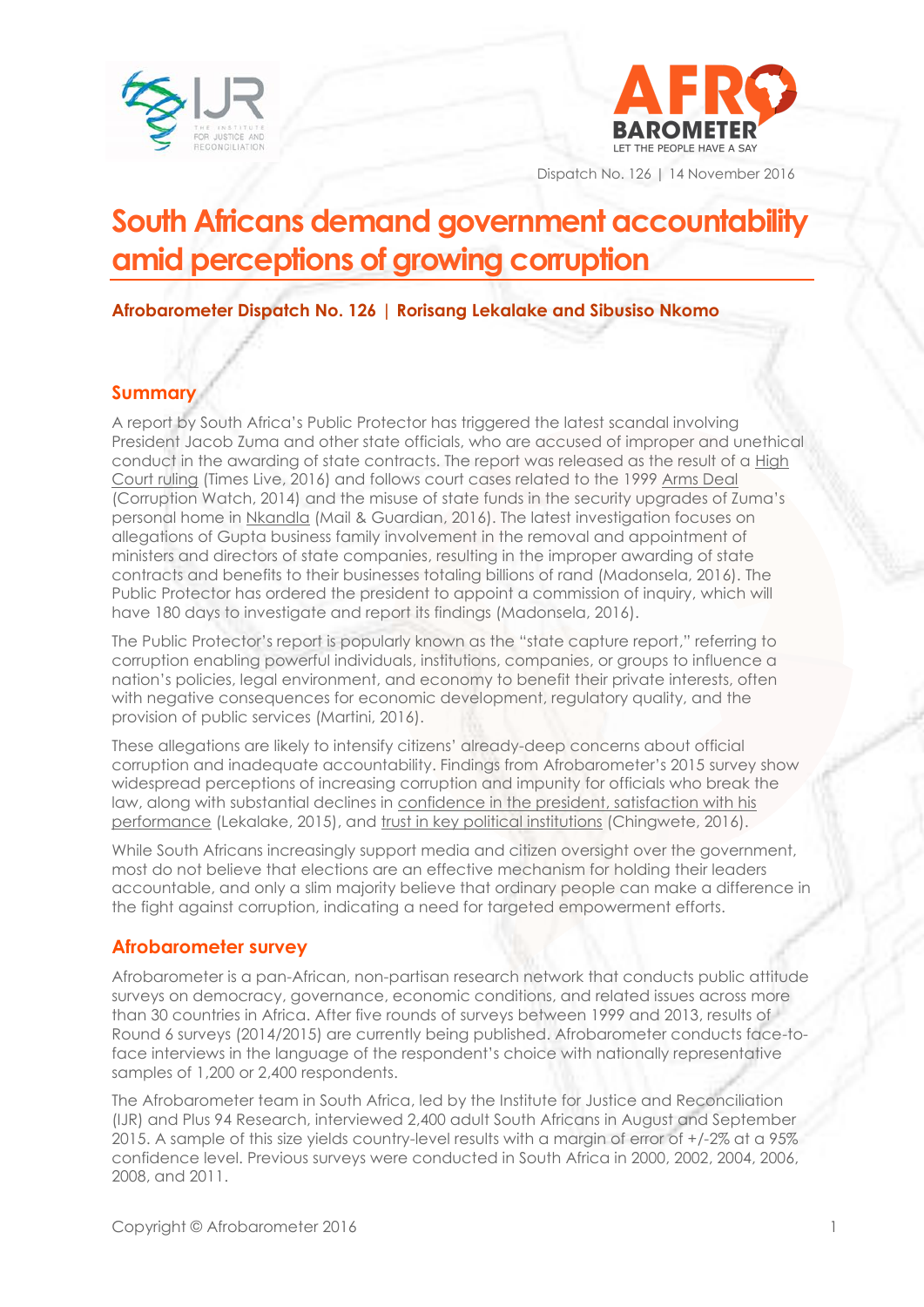

## **Key findings**

- South Africa ranks first among 36 countries surveyed in 2014/2015 in perceptions of growing corruption, with eight in 10 citizens (83%) saying corruption has increased "somewhat" or "a lot" over the previous year.
- More than two-thirds (68%) of South Africans say officials who commit crimes "always" or "often" go unpunished. This is above the continental average (59%) and represents an increase of 11 percentage points from 2008 (57%).
- Among institutions intended to hold officials accountable, the Public Protector enjoys the greatest public trust (58%), followed by the courts (56%) and the National Prosecuting Authority (NPA) (55%). Only 41% of citizens trust Parliament "somewhat" or "a lot."
- An increasing proportion of citizens want Parliament to hold the president accountable (63% in 2015 vs. 47% in 2008) and say the president must obey the courts and laws of the country (77% in 2015 vs. 62% in 2008). But more than half say he regularly ignores Parliament (59%) and the judiciary (56%).
- Strong majorities of South Africans support media investigation and reporting of government mistakes and corruption (70%) and believe the media is effective in this role (82%). However, just half (51%) say citizens' ability to hold government accountable is more important than government efficiency, and only a minority say elections are effective at allowing citizens to remove under-performing officials from office.
- More than half (56%) of survey respondents say ordinary South Africans can make a difference in the fight against corruption, but this view is less common among rural, older, and less educated citizens.

## **Corruption and impunity in South Africa**

Even before the latest allegations, eight in 10 South Africans (83%) saw corruption as having increased "somewhat" or "a lot" between 2014 and 2015, placing South Africa at the top of 36 countries surveyed (Figure 1).<sup>1</sup> When asked about the extent of corruption in various institutions, citizens say government officials, police officers, and local government councillors are the most corrupt, followed by the presidency and members of Parliament (Table 1).

More than two-thirds (68%) of citizens say officials who commit crimes "always" or "often" go unpunished, an increase of more than 10 percentage points since the surveys in 2005 and 2008 (Figure 2). South Africa's perception of official impunity is above the 36-country average (59%) and well above the regional average for Southern Africa (48%) (Figure 3).

> To further explore this data, please visit Afrobarometer's online data analysis facility at www.afrobarometer.org/online-data-analysis.

 $1$  For more results on corruption from the 2014/2015 survey, see the joint Afrobarometer/Transparency [International](http://www.transparency.org/whatwedo/publication/people_and_corruption_africa_survey_2015) report (Transparency International, 2015).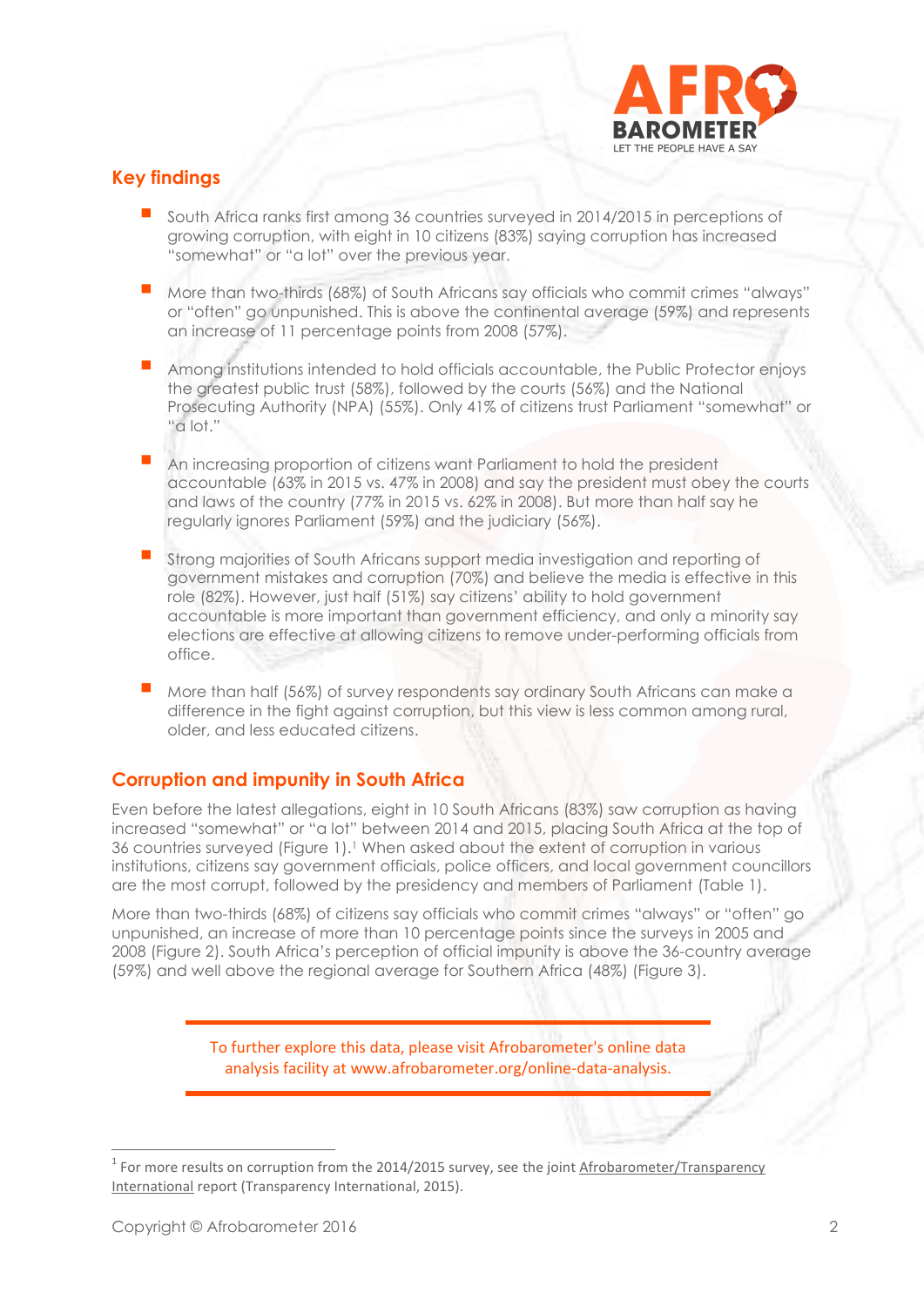

## **Figure 1: Perceived increase in corruption levels** | 36 countries | 2014/2015



**Respondents were asked:** *In your opinion, over the past year, has the level of corruption in this country increased, decreased, or stayed the same? (% who say "increased a lot" or "increased somewhat")*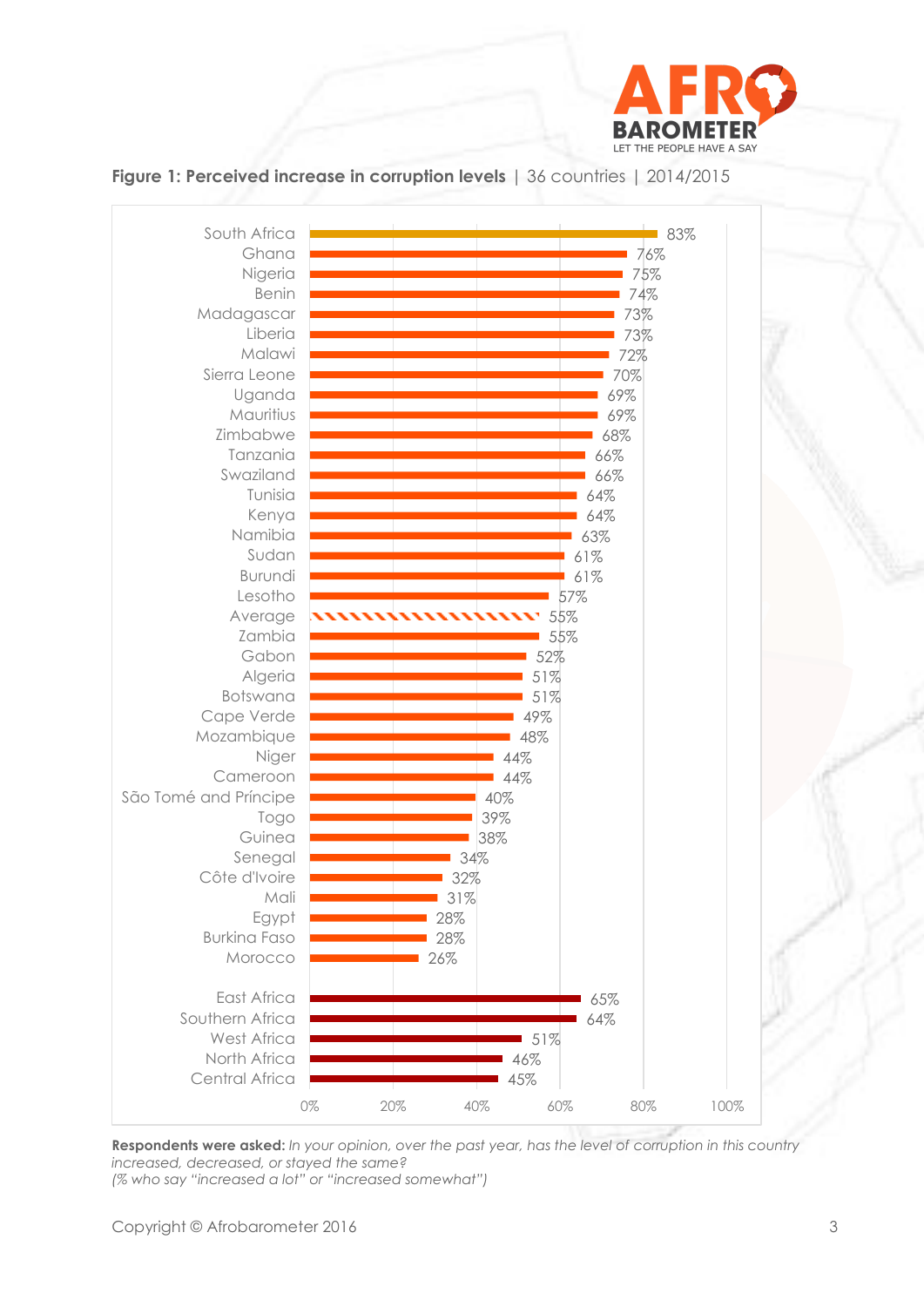

|                              | All/Most of them Some of them None of them |     |     | <b>Don't know</b> |
|------------------------------|--------------------------------------------|-----|-----|-------------------|
| Government officials         | 49%                                        | 45% | 4%  | 2%                |
| Police                       | 48%                                        | 48% | 4%  | 1%                |
| Local government councillors | 48%                                        | 47% | 4%  | 2%                |
| Presidency                   | 46%                                        | 46% | 5%  | 2%                |
| <b>Members of Parliament</b> | 46%                                        | 49% | 4%  | 2%                |
| <b>Business executives</b>   | 38%                                        | 47% | 9%  | 6%                |
| Judges and magistrates       | 23%                                        | 56% | 16% | 5%                |
| <b>Tax officials</b>         | 23%                                        | 51% | 17% | 10%               |
| Religious leaders            | 20%                                        | 49% | 24% | 7%                |
| <b>Traditional leaders</b>   | 19%                                        | 43% | 19% | 19%               |

#### **Table 1: Perceived corruption levels in institutions** | South Africa | 2015

**Respondents were asked**: *How many of the following people do you think are involved in corruption, or haven't you heard enough about them to say?*



#### **Figure 2: Impunity for public officials who commit crimes** | South Africa | 2008-2015

**Respondents were asked***: In your opinion, how often, in this country do officials who commit crimes go unpunished? (% who said "always" or "often")*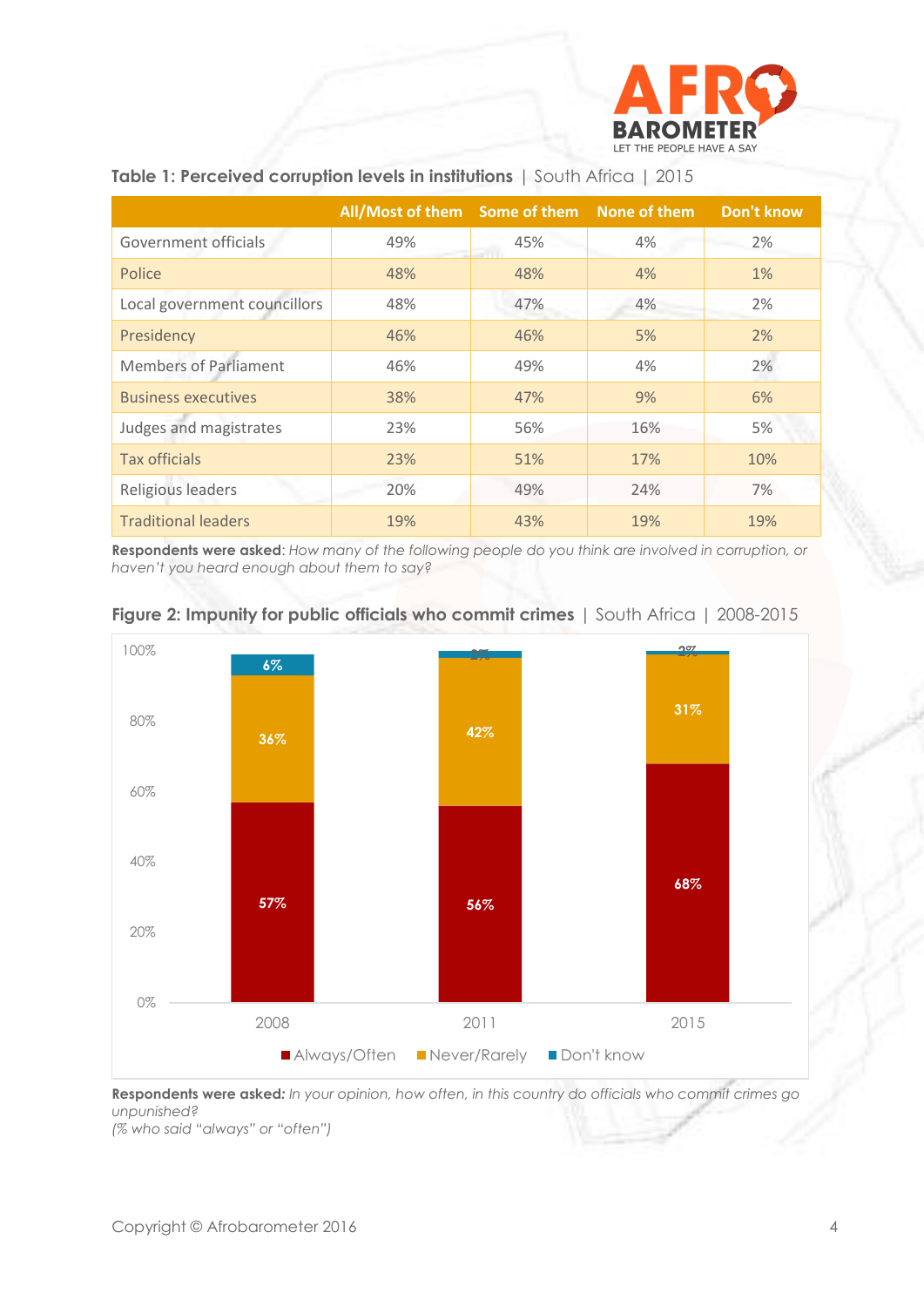

#### Tunisia81% Gabon 80% Kenya 76% Côte d'Ivoire 75% Mali 75% Morocco 73% Burkina Faso 73% Liberia 73% Sudan 72% Benin 72% South Africa 68% Nigeria 67% Algeria 67% Senegal 66% 61% Cameroon Average 59% ,,,,,,,,,,,,, Sierra Leone 58% Zimbabwe 58% 58% Madagascar 58% Togo Burundi 57% Swaziland 57% 57% Egypt Uganda 55% Niger 55% São Tomé and Príncipe 54% Ghana 53% Malawi 50% Lesotho 48% Guinea 47% Tanzania 45% Zambia 44% Mozambique 41% Botswana 38% Cape Verde 38% Mauritius 38% Namibia 33% North Africa 70% Central Africa 65% West Africa  $62%$ East Africa 58% Southern Africa 48% 0% 20% 40% 60% 80% 100%

**Figure 3: Impunity for public officials who commit crimes** | 36 countries | 2014/2015

**Respondents were asked***: In your opinion, how often, in this country do officials who commit crimes go unpunished?*

*(% who say "always" or "often")*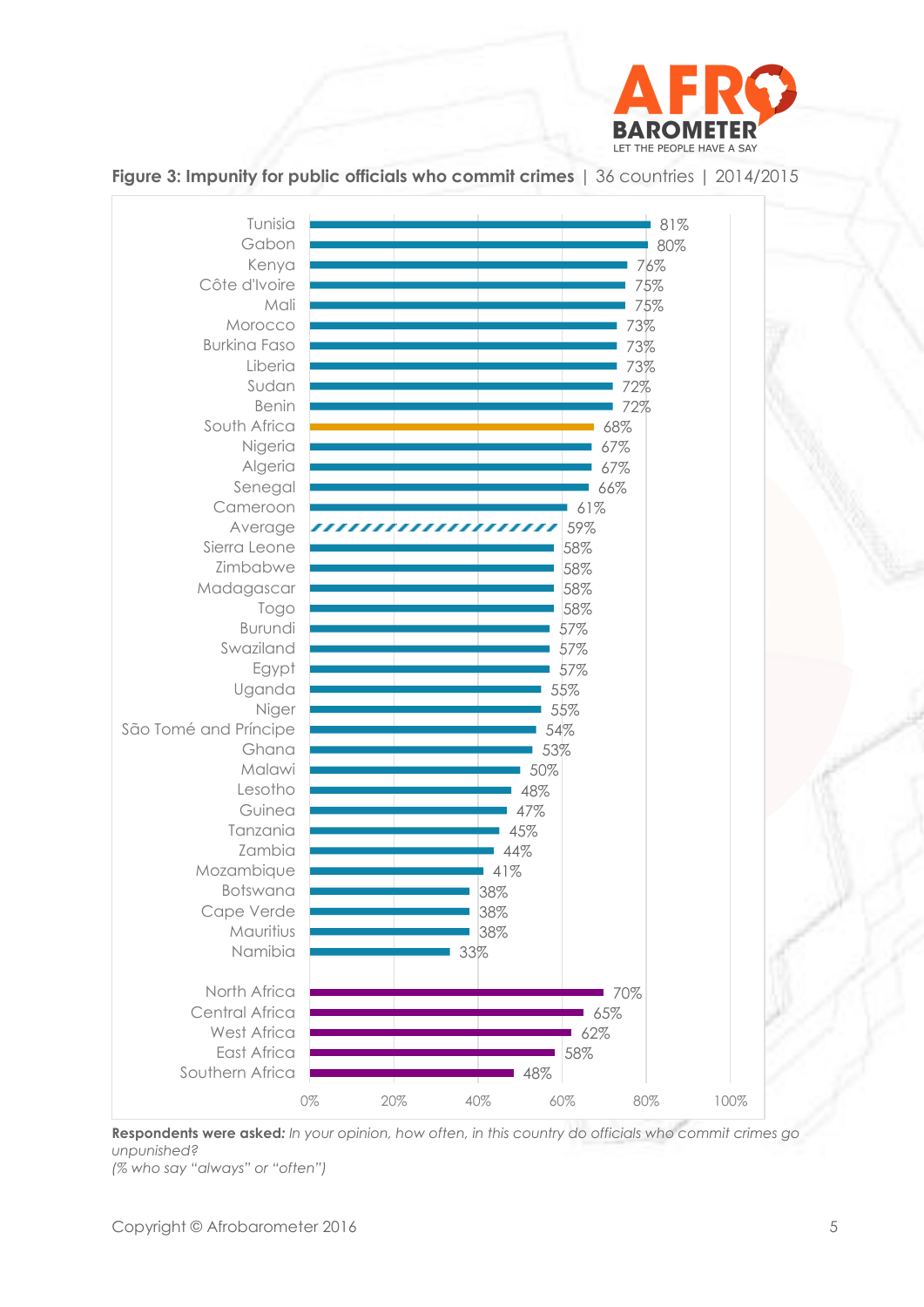

## **Accountability**

The concept of accountability refers to the obligation of elected political leaders to answer for their political decisions and has three main features: information, justification, and punishment or compensation (Diamond & Morlino, 2004 25). Democracies depend on two forms of political accountability: horizontal accountability to state institutions charged with maintaining checks and balances on executive power (e.g. Parliament, the judiciary, an ombudsman or public protector), and vertical accountability to the larger society, which may be enforced by news media reporting, civil-society or citizen activism, etc.

### *Horizontal accountability by state institutions*

How much do South Africans trust the state institutions charged with maintaining checks and balances on executive power?

Citizen trust is highest (58% "somewhat" or "a lot") for the Public Protector, an independent institution mandated by the Constitution to strengthen constitutional democracy by investigating and redressing improper and prejudicial conduct, maladministration, and abuse of power in state affairs (Public Protector, 2009). Majorities also say they trust the courts (56%) and the National Prosecuting Authority (NPA) (55%) "somewhat" or "a lot," while only 41% express confidence in Parliament (Figure 4).

Although trust in the courts and Parliament has increased since 2002, both measures declined substantially between 2011 and 2015 (by 10 and 15 percentage points, respectively). In contrast, confidence in the office of the Public Protector and NPA has been stable since 2011.



#### **Figure 4: Trust in horizontal accountability institutions** | South Africa | 2000-2015

**Respondents were asked:** *How much do you trust each of the following, or haven't you heard enough about them to say? (% who say "somewhat" or "a lot")*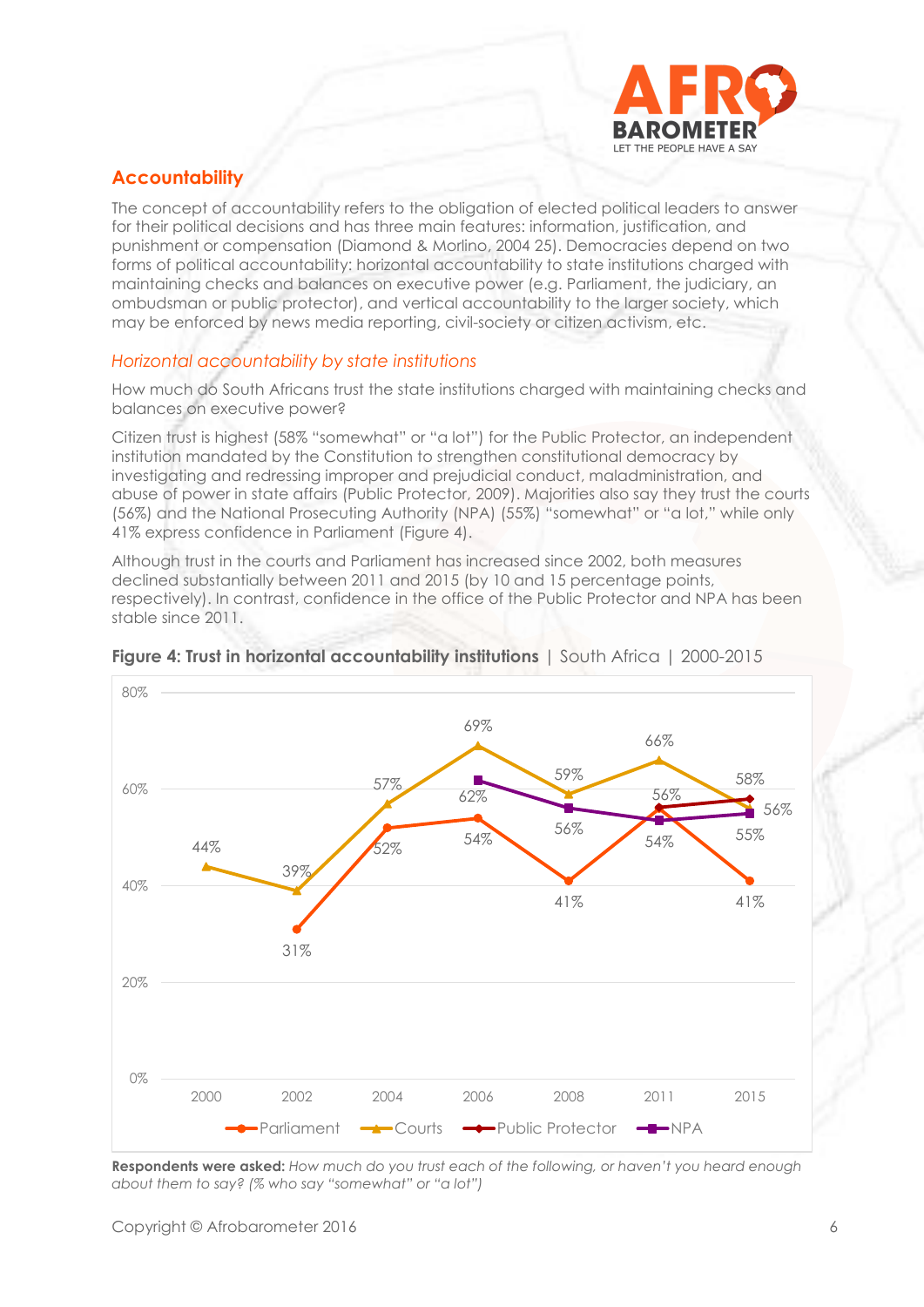

An increasing majority of South Africans say that Parliament should hold the president accountable for how the government spends money: While just 47% of citizens held this view in 2008, that proportion grew to 63% by 2015 (Figure 5). The proportion of citizens who say the president should obey the law and the courts, even if he disagrees with them, also increased during the same period, from 60% to 77% (Figure 6).



**Figure 5: President should account to Parliament** | South Africa | 2008-2015

**Respondents were asked***: Which of the following statements is closest to your view? Statement 1: Parliament should ensure that the president explains to it on a regular basis how his government spends taxpayers' money.*

*Statement 2: The president should be able to devote his full attention to developing the country rather than wasting time justifying his actions.* 

*(% who "agree" or "agree very strongly" with each statement)*



**Figure 6: President should obey laws and courts** | South Africa | 2006-2015

**Respondents were asked**: *Which of the following statements is closest to your view?.*

*Statement 1: Since the president was elected to lead the country, he should not be bound by laws or court decisions that he thinks are wrong.* 

*Statement 2: The president must always obey the laws and the courts, even if he thinks they are wrong. (% who "agree" or "agree very strongly" with each statement)*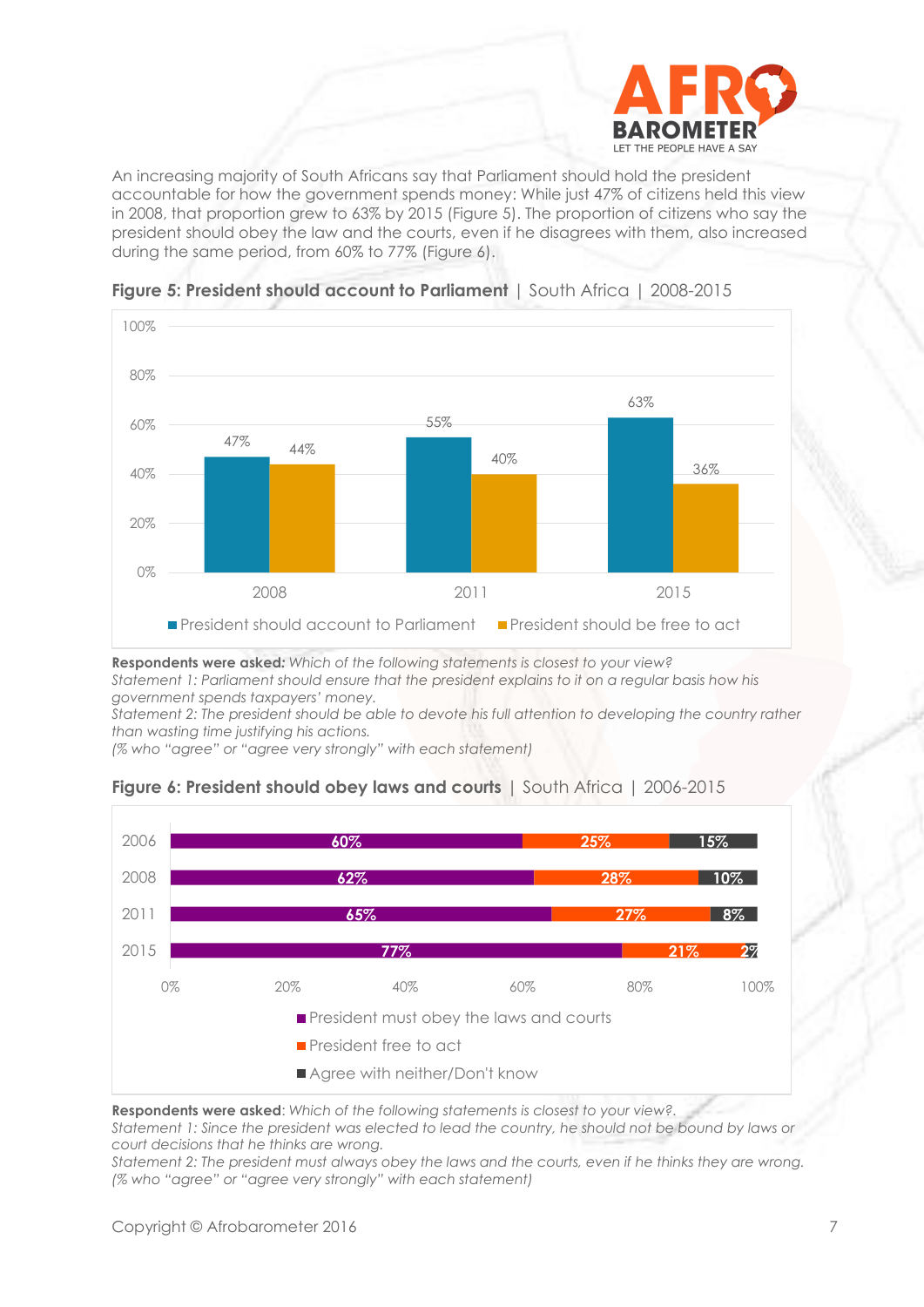

This support for horizontal accountability does not appear to be matched by perceptions of President Zuma's conduct. A majority of South Africans believe the president "always" or "often" ignores the law and courts (59%) and Parliament (56%) (Figure 7). These levels have more than doubled since 2011.





**Respondents were asked**: *In your opinion, how often, in this country:*

*1. Does the president ignore the courts and laws of this country?<sup>2</sup>*

*2. Does the president ignore Parliament and just do what he wants?*

*(% who say "always" or "often")*

#### *Vertical accountability by media and citizens*

Vertical accountability is a key component of democracy, which differs from other political regimes in that each citizen "has the same rights and obligations, that is, to be informed (with limited exceptions) about official actions, to hear justifications for them, and to act accordingly – electorally or otherwise" (Schmitter, 2004, p. 48). In South Africa, recent years have seen numerous protests against corruption led by civil society and ordinary citizens, while the news media has kept a strong focus on reporting graft.

#### **Media and accountability**

A majority of South Africans have consistently supported a "watchdog" role for the news media. The proportion of citizens who "agree" or "agree very strongly" that the media should constantly investigate and report on government mistakes and corruption has increased over time to seven in 10 (70%) (Figure 8), and the media is overwhelmingly perceived as "very" or "somewhat" effective (82%) in that role (Figure 9).

 $^2$  In the 2002, 2004, and 2006 surveys, the question asked about "the Constitution."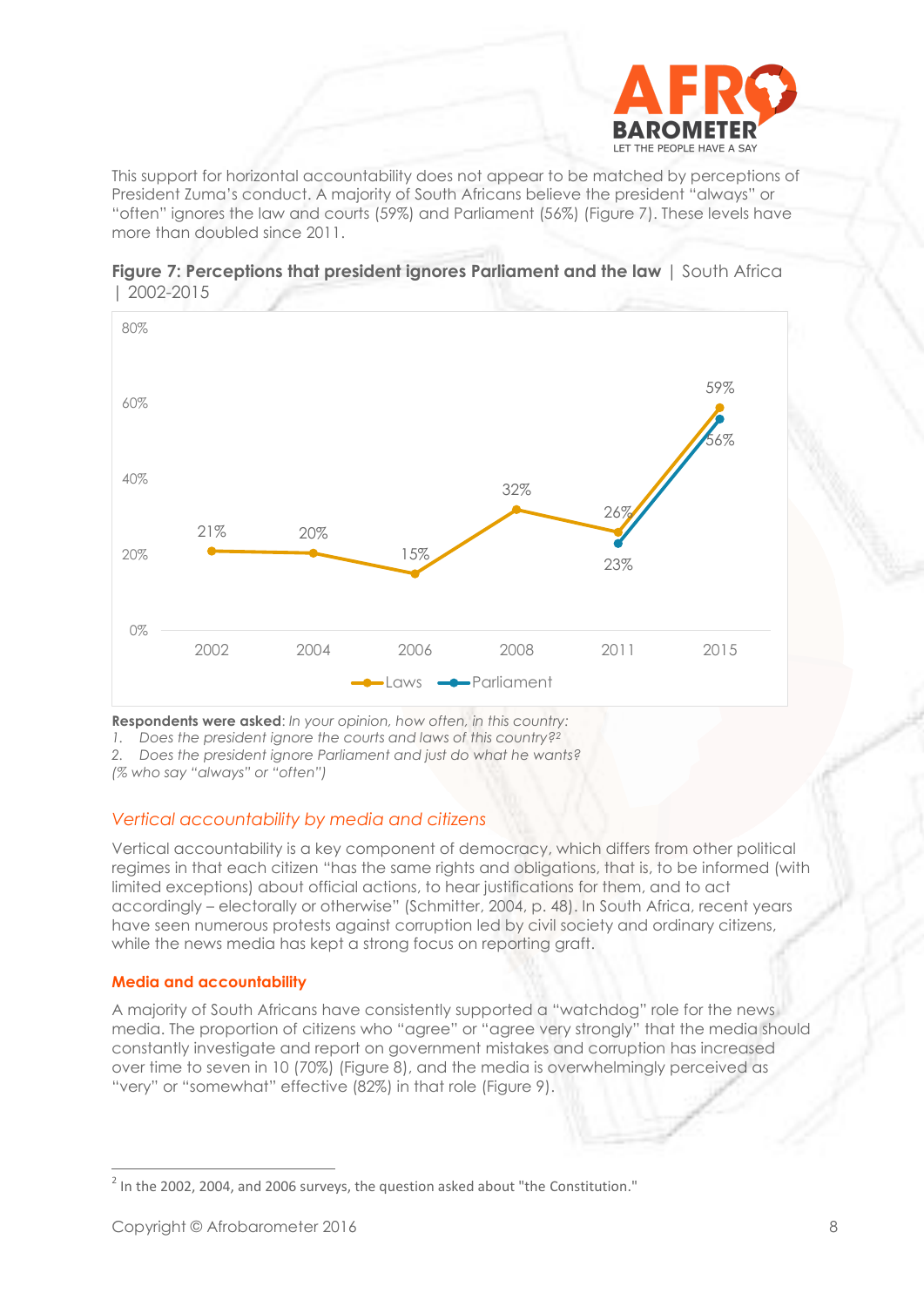



**Figure 8: Media should hold government accountable** | South Africa | 2008-2015

**Respondents were asked**: *Which of the following statements is closest to your view? Statement 1: The news media should constantly investigate and report on government mistakes and corruption.*

*Statement 2: Too much reporting on negative events, like government mistakes and corruption, only harms the country.* 

*(% who "agree" or "agree very strongly" with each statement)*



## **Figure 9: Media effectiveness** | South Africa | 2011-2015

**Respondents were asked**: *In this country, how effective is the news media in revealing government mistakes and corruption?*

#### **Government accountability to citizens**

Since 2011, the view that citizens should be able to hold government accountable – even if it slows down government processes – has gone from a minority view (44%) to one held by 51% of South Africans (Figure 10). At present, however, only minorities of South Africans believe that elections are an effective accountability measure: Just 44% say they are effective in ensuring that members of Parliament reflect the views of voters, while even fewer (36%) say that elections work "very well" or "well" to enable voters to remove leaders who do not do what the people want (Figure 11).

Despite negative perceptions about the effectiveness of elections in holding officials accountable, a majority (56%) of South Africans say ordinary people can make a difference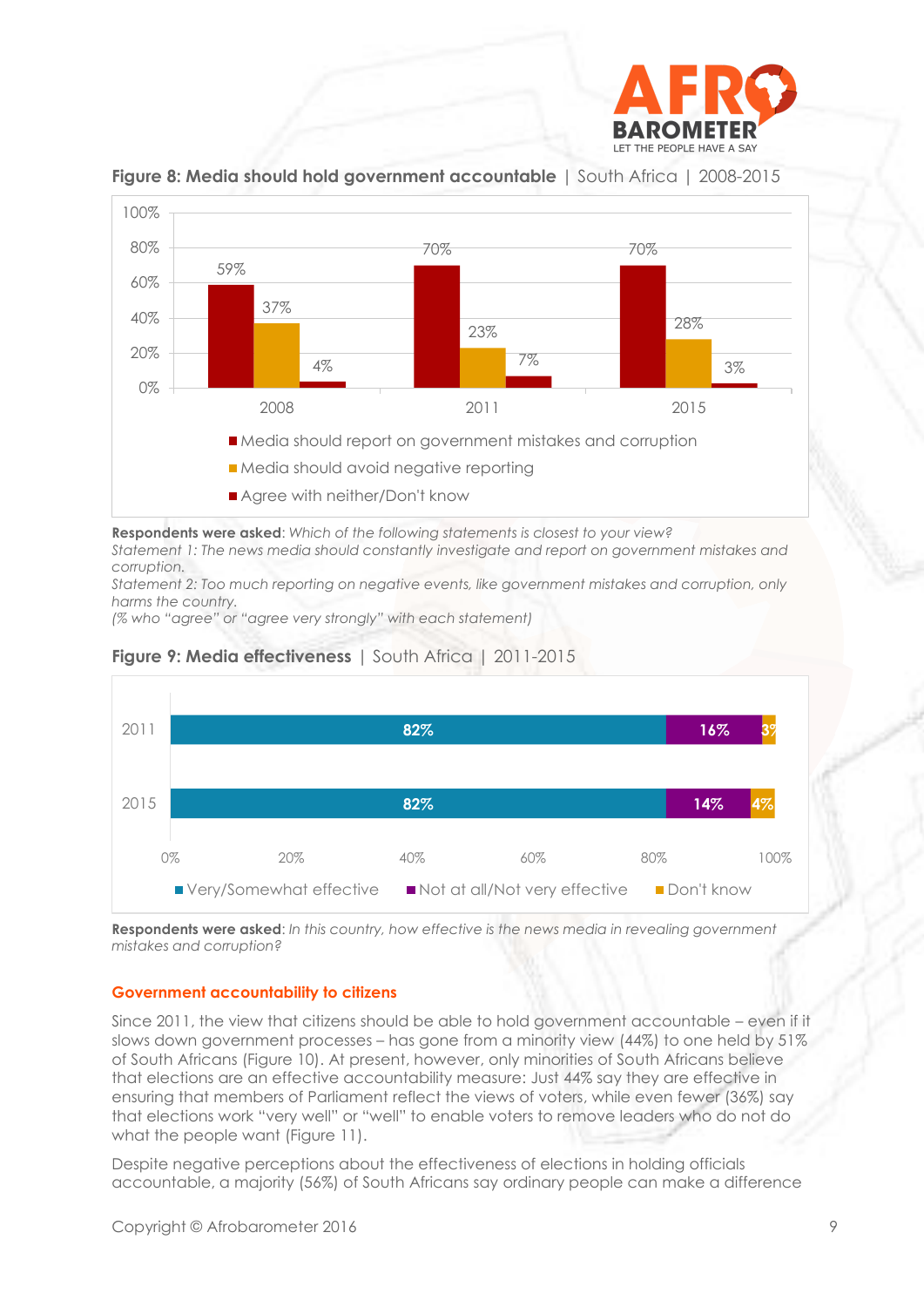

in the fight against corruption. This is close to the average of the 36 surveyed countries (54%) and of the Southern Africa region (59%) (Figure 12).

The perception that citizens can help fight corruption is slightly more common among urban residents than rural residents (58% vs. 54%) and among citizens aged 18-49 years compared to those over 50 years (57% vs. 52%). Moreover, perceptions of citizen effectiveness increase with education: 58% of respondents with at least a secondary education say ordinary people can make a difference, compared to only 48% of those with a primary education or no formal schooling (Figure 13).

Analysis by race shows that Coloured citizens are the most likely to agree that ordinary South Africans can contribute to the fight against corruption (59%), followed by Black/African (57%), white (52%), and Indian (49%) respondents.



**Figure 10: Government accountability vs. efficiency** | South Africa | 2011-2015

**Respondents were asked:** *Which of the following statements is closest to your view?* 

*Statement 1: It is more important to have a government that can get things done, even if we have no influence over what it does.*

*Statement 2: It is more important for citizens to be able to hold government accountable, even if that means it makes decisions more slowly.*

**Figure 11: Effectiveness of elections** | South Africa | 2015



**Respondents were asked**: *Think about how elections work in practice in this country. How well do elections:* 

- *1. Ensure that members of Parliament reflect the views of voters?*
- *2. Enable voters to remove from office leaders who do not do what the people want?*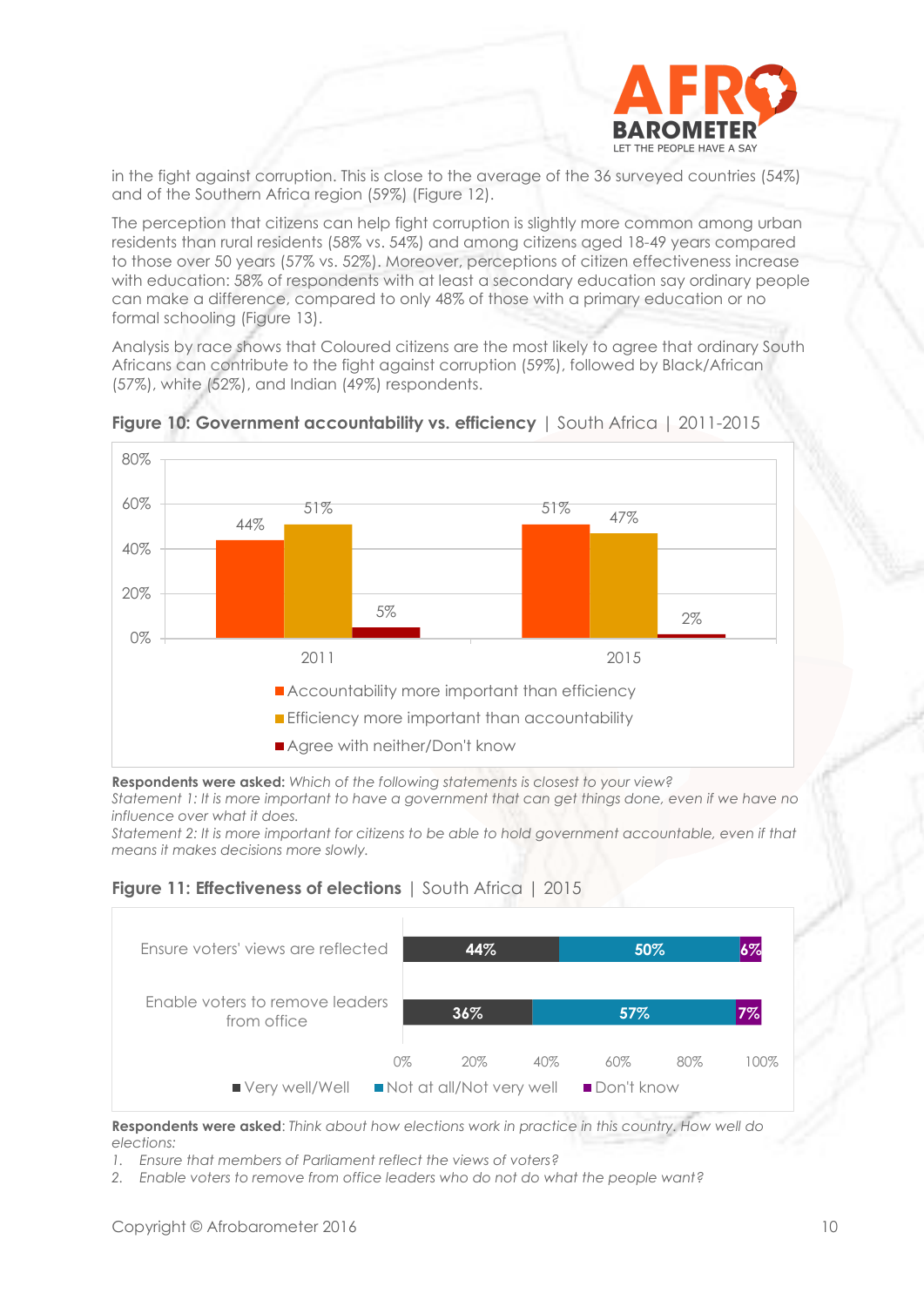

Botswana72% Tunisia 71% Madagascar 70% Namibia 69% Gabon 67% Malawi 64% Burkina Faso 61% Sudan 60% Lesotho 60% Swaziland 59% Kenya 58% South Africa 56% Mauritius 56% Cameroon 56% Tanzania 55% Cape Verde 55% Côte d'Ivoire 55% Average 54% ,,,,,,,,,,,,,,,,,,, Burundi 54% Ghana 53% 53% Togo Zambia 53% Egypt 53% Algeria 50% Mali 50% Morocco 50% São Tomé and Príncipe 50% Senegal 50% Mozambique 49% Uganda 47% Guinea 46% Liberia 43% Zimbabwe 42% Niger 42% Benin 42% Nigeria 39% Sierra Leone 32% Southern Africa 59% Central Africa 58% North Africa 57% East Africa 53% West Africa 48% 0% 20% 40% 60% 80% 100%

**Figure 12: Ordinary citizens can make a difference in the fight against corruption**  | 36 countries | 2014/2015

**Respondents were asked**: *Please tell me whether you agree or disagree with the following statement: Ordinary people can make a difference in the fight against corruption. (% who "agree" or "strongly agree")*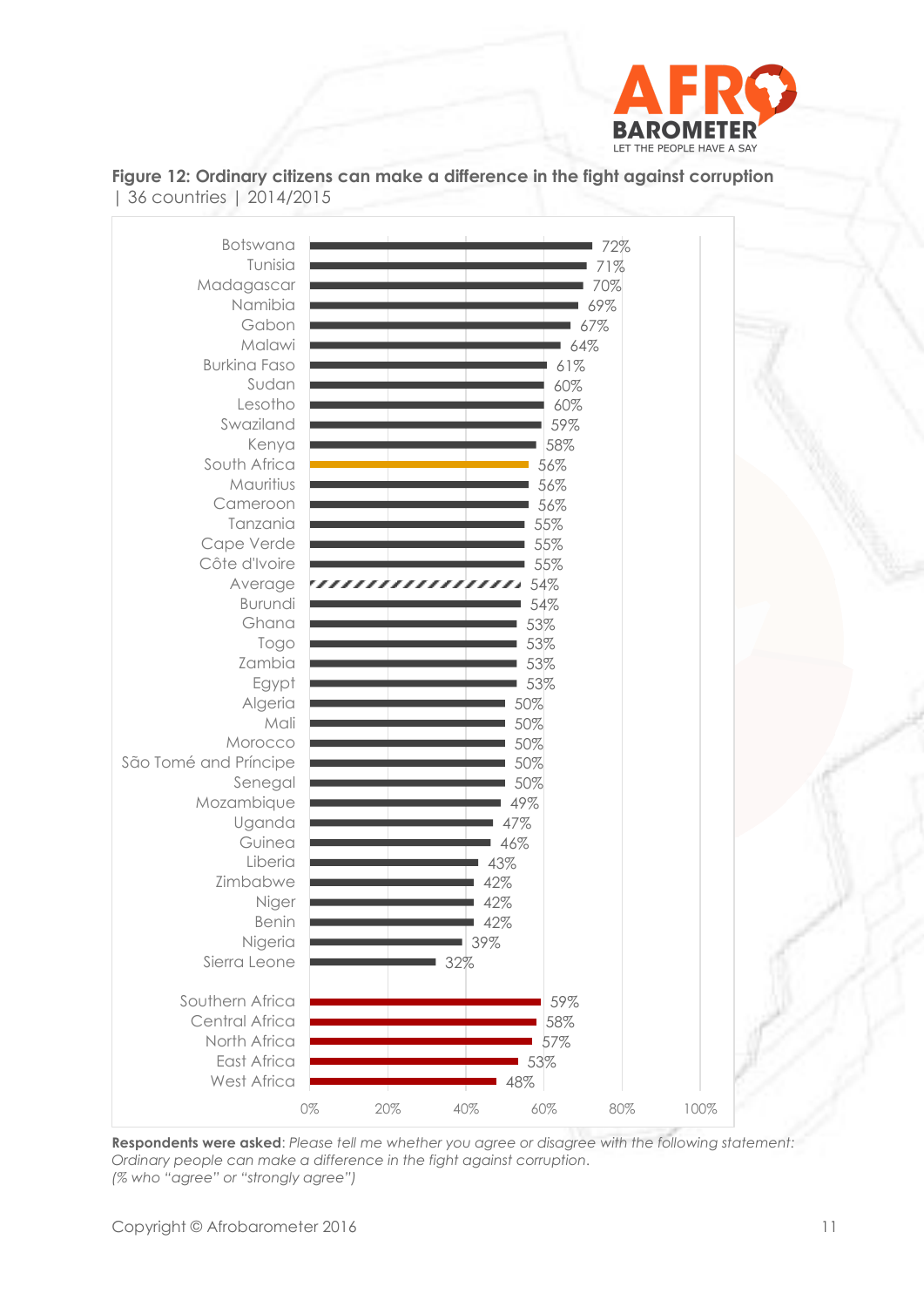





**Respondents were asked**: *Please tell me whether you agree or disagree with the following statement: Ordinary people can make a difference in the fight against corruption. (% who "agree" or "strongly agree")* 

## **Conclusion**

South Africa's latest scandal is likely to intensify already-deep public concerns about official corruption. Based on 2015 survey findings, significant proportions of the population perceive high levels of corruption among key institutions, including Parliament and the Presidency. Among state institutions charged with holding the executive accountable, the Public Protector enjoys the greatest public trust, followed by the courts and the NPA, while fewer citizens trust Parliament. Trust in both the courts and Parliament has declined since 2011 amid growing perceptions that President Zuma regularly ignores these institutions.

Although confidence in the media's effectiveness to reveal government mistakes and corruption is high, citizens are divided on the importance of citizens' role in holding officials accountable. Furthermore, relatively few survey respondents see elections as an effective accountability measure. These results indicate a need for civil society organisations and the media to further educate ordinary South Africans about their rights and avenues for holding government accountable, both in the voting booth and through alternative forms of civic activism. These efforts should prioritize rural, older, and less educated South Africans, , who are least likely to believe that ordinary citizens can make a difference in the fight against corruption.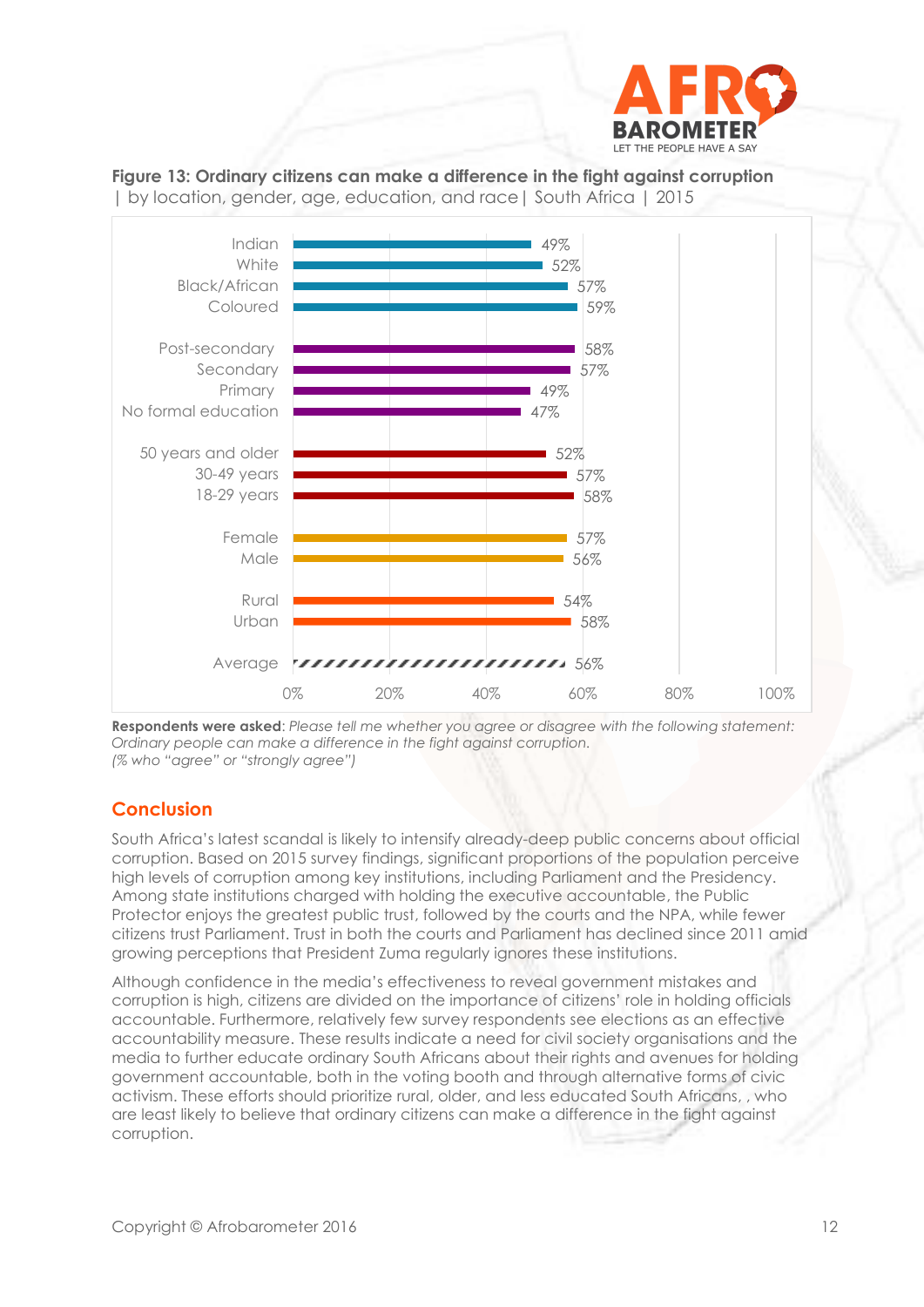

## **References**

- Chingwete, A. (2016). In South Africa, citizens' trust in president, political institutions drops sharply. Afrobarometer Dispatch No. 90. http://afrobarometer.org/publications/ad90-southafrica-citizens-trust-president-political-institutions-drops-sharply.
- Corruption Watch. (2014). The arms deal: What you need to know. http://www.corruptionwatch.org.za/the-arms-deal-what-you-need-to-know-2/.
- Diamond, L., & Morlino, L. (2004). The quality of democracy: An overview. *Journal of Democracy, 15*(4), 20-31. http://www.journalofdemocracy.org/article/qualitydemocracy-overview.
- Lekalake, R. (2015). South Africans have lost confidence in Zuma, believe he ignores Parliament and the law. Afrobarometer Dispatch No. 66.<http://afrobarometer.org/publications/> ad66-south-africans-have-lost-confidence-zuma-believe-he-ignores-parliament-andlaw.
- Madonsela, T. (2016). State of capture, report No. 2016/17. Public Protector of the Republic of South Africa. Available at [http://www.enca.com/south-africa/get-the-state-capture](http://www.enca.com/south-africa/get-the-state-capture-report-here)[report-here.](http://www.enca.com/south-africa/get-the-state-capture-report-here) Accessed 8 November 2016.
- Mail & Guardian. (2016). Nkandla. http://mg.co.za/tag/nkandla-1.
- Martini, M. (2014). State capture: An overview. Anti-Corruption Helpdesk, Transparency International. Retrieved at [http://www.transparency.org/files/content/corruptionqas/](http://www.transparency.org/files/content/corruptionqas/%20State_capture_an_overview_2014.pdf)  [State\\_capture\\_an\\_overview\\_2014.pdf.](http://www.transparency.org/files/content/corruptionqas/%20State_capture_an_overview_2014.pdf) Accessed 7 November 2016.
- Public Protector. (2009). Vision and mission. Retrieved from [http://www.pprotect.org/](http://www.pprotect.org/%20about_us/Vision_mission.asp)  [about\\_us/Vision\\_mission.asp.](http://www.pprotect.org/%20about_us/Vision_mission.asp) Accessed 3 November 2016.
- Schmitter, P. C. (2004). The quality of democracy: The ambiguous virtues of accountability. *Journal of Democracy, 15*(4), 47-60. http://www.journalofdemocracy. org/article/quality-democracy-ambiguous-virtues-accountability.
- Times Live. (2016). Court orders Public Protector to release state capture report. 2 November 2016. http://www.timeslive.co.za/politics/2016/11/02/Court-orders-Public-Protectorto-release-state-capture-report.
- Transparency International. (2015). People and corruption: Africa survey 2015 Global Corruption Barometer. Available at<http://www.transparency.org/whatwedo/> publication/people\_and\_corruption\_africa\_survey\_2015.